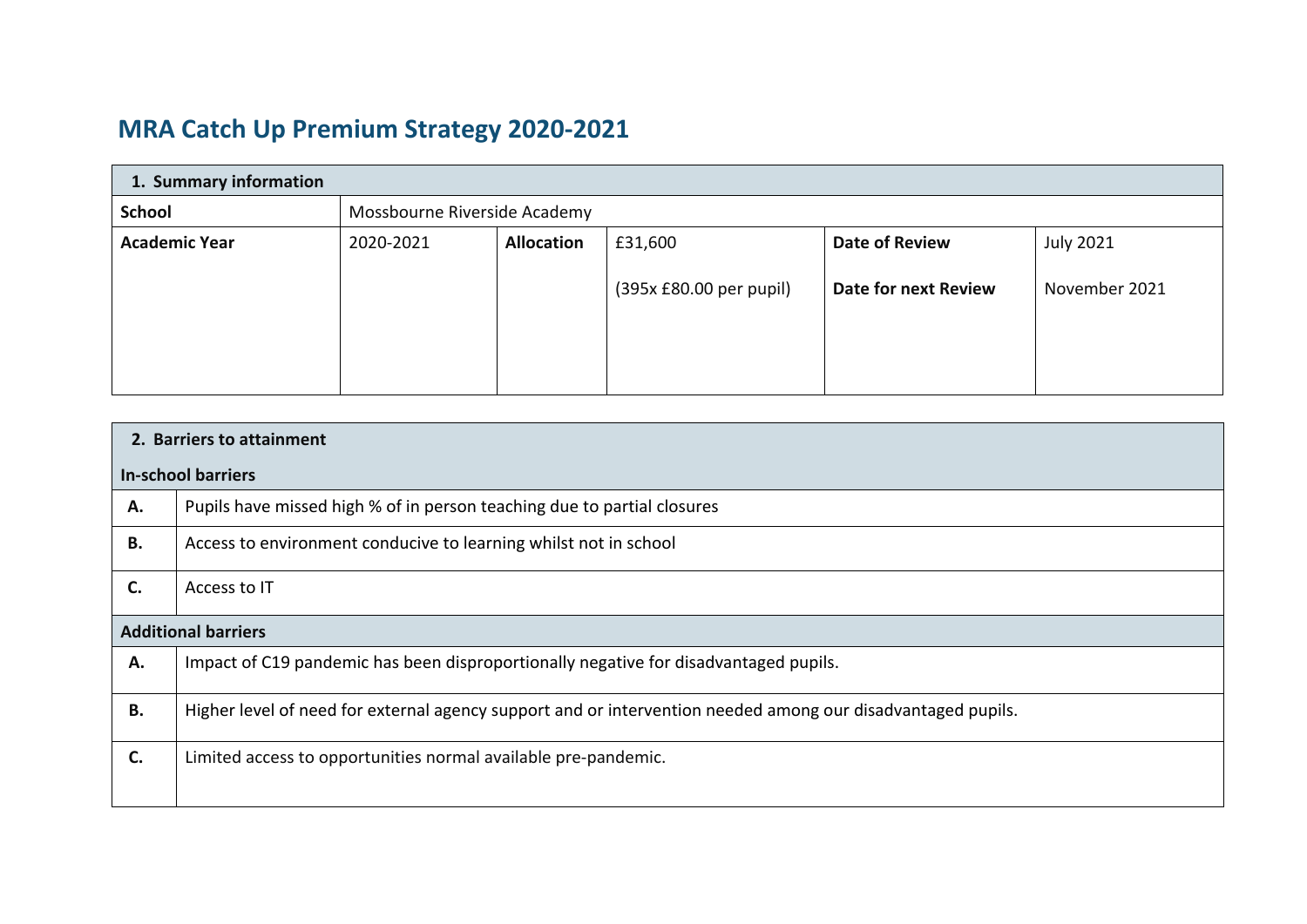| D. | Parents working from home/loss of employment                         |                                                                                    |
|----|----------------------------------------------------------------------|------------------------------------------------------------------------------------|
|    | <b>Intended outcomes</b>                                             | <b>Success criteria</b>                                                            |
| А. | To close the gaps in learning that emerged from the partial closures | Data will show increase % attaining ES + from<br>Autumn 1 data 2020                |
| В. | To provide opportunity for pupils                                    | High levels of participation in enrichment<br>activities and additional provision. |
| C. | To increase rates of attendance for pupils                           | Data will show increase in % attendance for<br>pupils                              |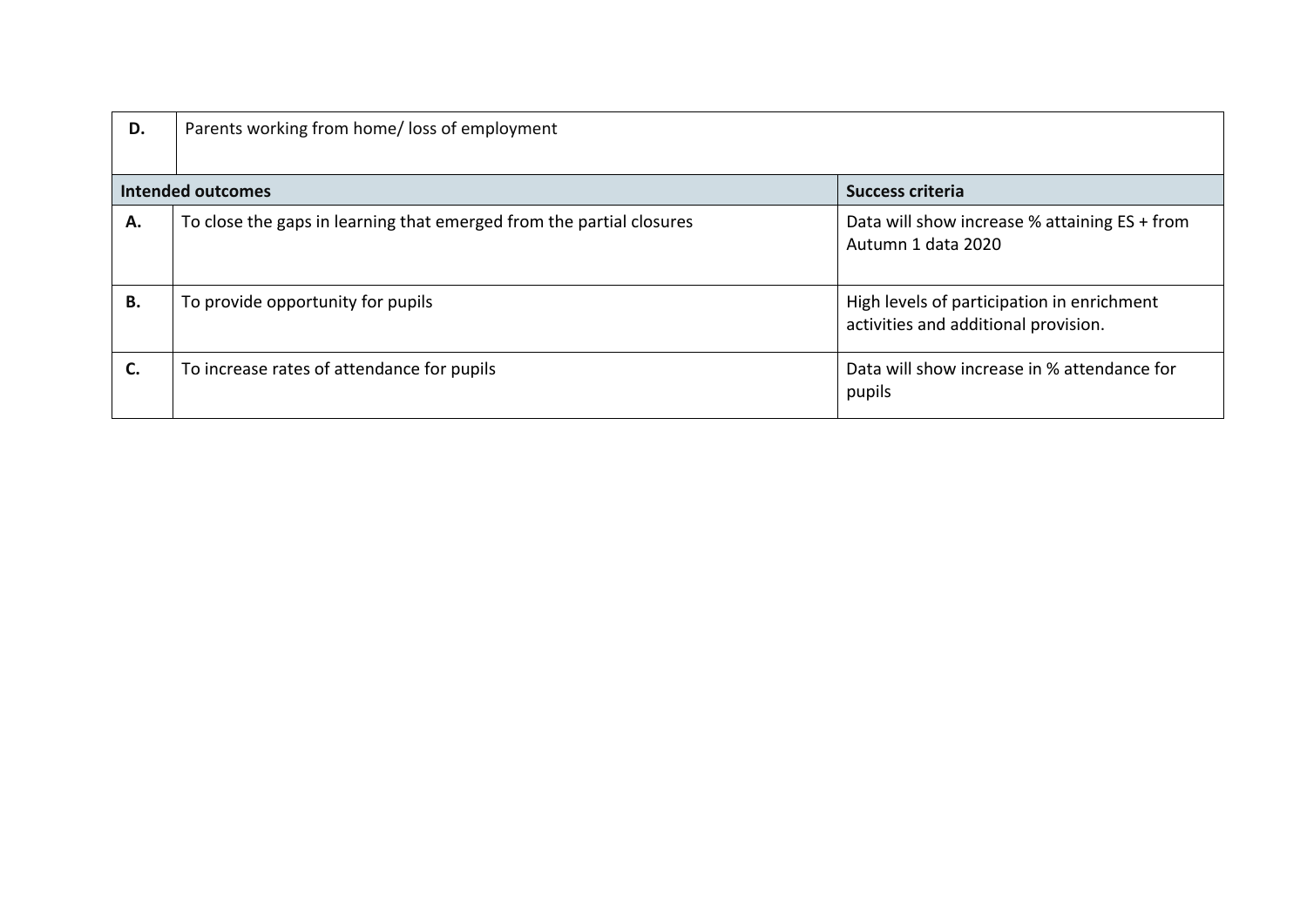| <b>Action</b>                                             | Intended outcome                                                                                                   | Cost           | How will impact be measured                                                                                                                                                                           | <b>Evaluation</b> |
|-----------------------------------------------------------|--------------------------------------------------------------------------------------------------------------------|----------------|-------------------------------------------------------------------------------------------------------------------------------------------------------------------------------------------------------|-------------------|
|                                                           |                                                                                                                    |                |                                                                                                                                                                                                       |                   |
| Maths Catch Up<br>Interventions/<br>Boosters x 3 per week | Improved progress and<br>attainment.<br>Close gap in KS2<br>Increase % of pupils working at<br><b>ES &amp; GD.</b> | £2750<br>[BS1] | <b>Review Plan Monitor interventions</b><br>Termly Summative assessment results<br>Formative assessments from Class teacher/ intervention teacher and Maths<br>lead<br><b>Pupil Progress meetings</b> |                   |
| Read Write Inc.<br>grouping: higher adult<br>pupil ratio  | Catch up progress and<br>attainment in phonics, reading<br>and writing                                             | £7710<br>[BS2] | Regular monitoring of teaching input, triangulated with frequent phonic<br>checks and analysis so that groups are constructed dependent upon pupil<br>needs. Continuous CPD and development days.     |                   |
| <b>Early Bird</b><br>Interventions                        | Close gap in KS2 (Y3/Y4)                                                                                           | £2700<br>[BS3] | Interventions monitored by KS2 Lead and VP                                                                                                                                                            |                   |
| <b>Reading Interventions</b><br>for KS2                   | Close Reading gap in KS2                                                                                           | £2700<br>[BS4] | SLT to plan/deliver/review interventions<br>Plan/review progress weekly with subject leaders<br>Summative Scores/gap analysis                                                                         |                   |
| <b>KS1 Phonics Tuition</b>                                | Rapid progress in phonics,<br>reading and writing Years R-2                                                        | £2700<br>[BS5] | Experienced and highly trained skilled staff will run 1:1 interventions, these<br>will be monitored by Reading Leader.                                                                                |                   |
| Attendance Support                                        | To increase attendance of<br>pupils after considerable loss<br>in direct teaching due to<br>partial closures       | £2000<br>[BS6] | Weekly meetings with SAO to plan and review support. Daily and weekly<br>monitoring of individual pupil attendance and punctuality.<br>Whole academy as well individual pupil attendance to improve.  |                   |